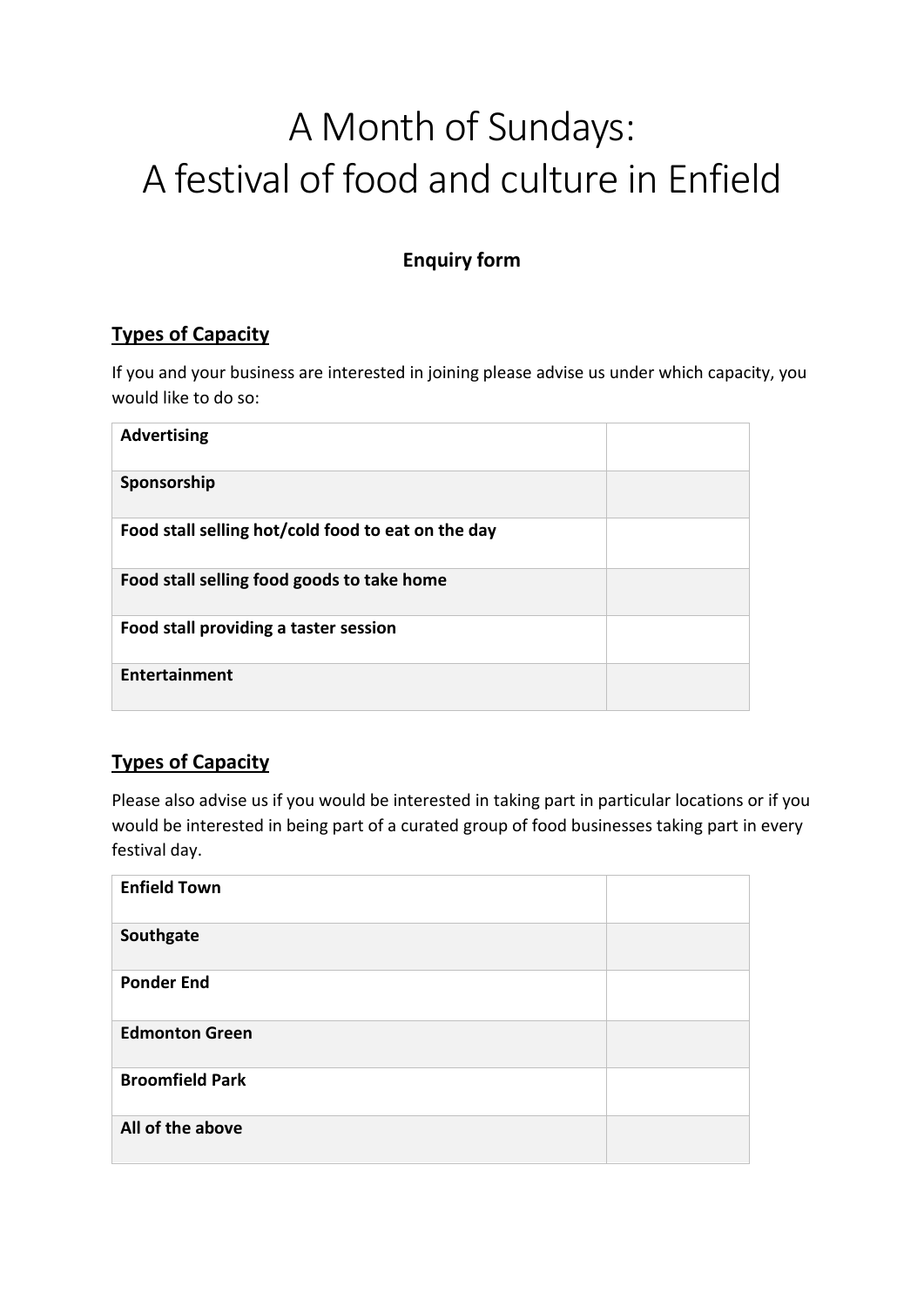#### **Food Business - Requirements to take part**

**Only complete this section if this applies to your business.**

#### **To take part in the festival you must provide the following:**

**i)** Full trading name and contact details of those food business operators providing or selling hot and/or cold food.

**ii)** The name and address of the Local Authority the food business operator is food registered with.

**iii)** Details of the business and type of food provided/sold